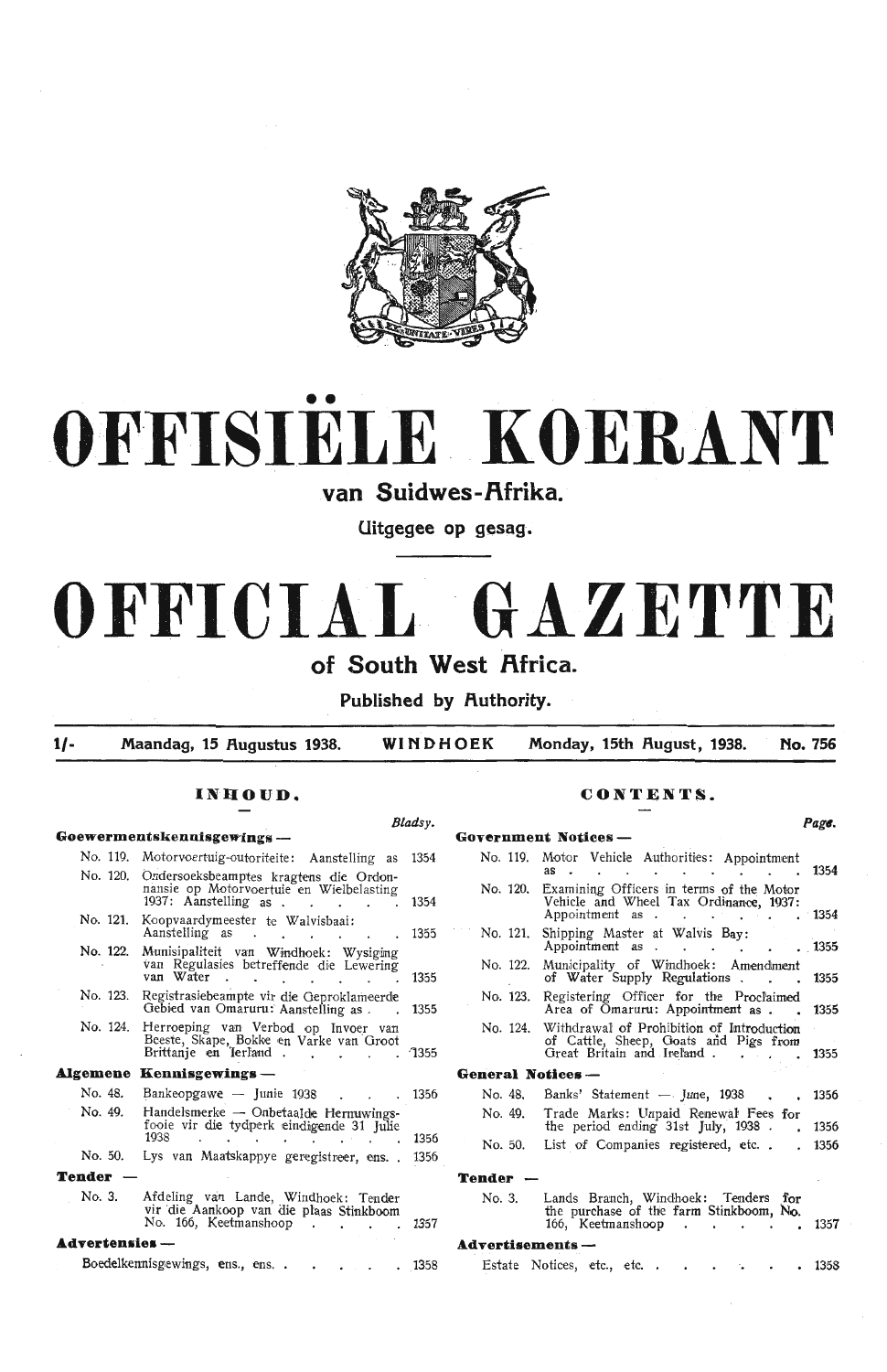## Goewermentskennisgewings.

Die volgende Goewermentskennisgewings word vir algemene inligting gepubliseer.

**F. P. COURTNEY CLARKE,** .

Sekretaris vir Suidwes-Afrika.

Kantoor van die Administrateur, Windhoek,

Ingevolge subartikel (1) van artikel *twintig* van die Ordon-nansie op Motorvoertuie en Wielbelasting 1937, stel ek, DAVID GIDEON CONRADIE, Administrateur van Suidwes-Afrika, hiermee elkeen van die in die aangehegte Bylae genoemde lede van die Suidwes-Afrika Polisie aan as 'n "Motorvoertuigoutoriteit" in hedoelde Gebied.

Gedateer te Windhoek hierdie 18de dag van Julie 1938.

D. G. CONRADIE, *Administrateur.* 

OTAVIFONTEIN:

- No. 608. Konst. Du Preez, Charles Barry, in die plek van L/Sers. Smith, H. A.
- KARIBIB:

No. 445. L/Sers. Gous, Andries Johannes, in die plek van No. 100, Konst. Wucherpfennig, F. W. A.

BYLAE.

SEEIS:

No. 367. Sers. Kruger, Hendrik Lourens, in die plek van No. 186, Sers. Cox, W. J. GOBABIS:

- 
- No. 186. Sers. Cox, Walter John,<br>
in die plek van No. 398, Sers. Fourie, L. le G.<br>
PRETORIUS:
- No. 411. Sers. v. d. Post, Karel Willem, in die plek van No. 184, Sers. Auret, A. J. F.
- HOCHFELD: No. 105. Sers. Joubert, Hermanus Stephanus,

in die plek van No. 367. Sers, Kruger, H. L.<br>GIBEON:

No. 213. Sers. Swart, Phillipus Daniel Riekert, in die plek van No. 209, L/Sers. Yeates, J. C. M.<br>FRANZFONTEIN:<br>No. 587. L/Sers. Gouws, Joachim Hermanus,

No. 587, L/Sers. Gouws, Joachim Hermanus,<br>in die plek van No. 567, L/Sers. Henning, A. J.

- $HATSAMAS:$  Sers.
- No.· 75. Sers. Barnard, Johann Hendrikus, in die plek van No. 492, L/Sers. Thommasse, J. J.P. WITVLEI:
- No. 498. Sers. Beukes, Jacob Danid,
- in die plek van No. 95, L/Sers. Venter, J. L. SANDFONTEIN:<br>·· No. 526. L/Sers. Minnie, Willem Adriaan,
- in die plek van No. 411, Sers. *v.* d. Post, K. W.

## No. 120.] [ 15 Augustus 1938. No. 120.] [ 15th August, 1938.

Hiermee word vir algemene inligting bekendgemaak dat die Administrateur, ooreenkomstig die bepalings van artikel **9 (2) van die Ordonnansie op Motorvoertuie en Wielbelasting** 1937, die lede van die Suidwes-Afrika Polisie, in die aangehegte Bylae genoem, aangestel het om "Ondersoeksbeamptes"<br>te wees om na die bevoegdheid van applikante ondersoek te doen vir lisensies om motorvoertuie te bestuur.

## **OT** AVIFONTEIN: No. 608. Konst. Du Preez, Charles Barry,<br>in die plek van L/Sers. Smith, H. A. **KARil3IB:** m die plek van L/Sers: Smith, H. A.

No. 445. l/Sers. Gous, Andries Johannes, in die plek van No. 100, Konst. Wucherpfennig, f. **\Y- A.** 

# **Government Notices.**

The following Government Notices are published for general information:

> F. P. COURTNEY CLARKE, *Secretary for South West Africa.*

Office of the Administrator, Windhoek.

No. 119.] [18 Julie 1938. No. 119.] [18th July, 1938.

Under sub-section (1) of section *twenty* of the Motor Vehicle and Wheel Tax Ordinanoe, 1937, I, DAVID GIDEON CONRADIE, Administrator of South West Africa, do hereby appoint each of the members of the South West Africa Police mentioned in the attached Schedule as a "Motor Vehicle Authority" in the said territory.

Dated at Windhoek this 18th day of July, 1938.

**D. 0. CONRADIE,**  *Administrator.* 

#### SCHEDULE.

OTAVIFONTEIN: No. 608. Const. Du Preez, Charles Barry, 1n place of L/Sgt. Smith, H. A.

KARIBIB: No. 445. L/Sgt. Gous, Andries Johannes,

in place of No. 100, Const. Wucherpfennig, F. W. A. SEEIS:

- 
- No. 367. Sgt. Kruger, Hendrik Lourens,<br>in place of No. 186, Sgt. Cox, W. J.<br>GOBABIS:
- GOBABIS:<br>No. 186. Sgt. Cox, Walter John,<br>in place of No. 398, Sgt. Fourie, L. le G.
- PRETORIUS: No. 411. Sgt. v. d. Post, Karel Willem,
- in place of No. 184, Sgt. Auret, A. J. f . HOCHFELD:
- No. 105. Sgt. Joubert, Hermanus Stephanus,
- GIBEON: m place of No. 367, Sgt. Kruger, H. L. No. 213. Sgt. Swart, Phillipus Daniel Riekert,
- in place of No. 209, L/Sgt. Yeates, J. C. **M.**
- FRANZFONTEIN:<br>No. 587. L/Sgt. Gouws, Joachim Hermanus, in place of No. 567, L/Sgt. Henning, A. J.
- HATSAMAS: . No. 75.
- in WITVLEI: Sgt. Barnard, Johan Hendrikus, place of No. 492, L/Sgt. Thommasse, J. J. P.
- No. 498. Sgt. Beukes, Jacob Daniel, in place of No. 95, L/Sgt. Venter, J. L.

SANDFONTEIN:<br>
No. 526. L/Sgt. Minnie, Willem Adriaan,<br>
in place of No. 411, Sgt. v. d. Post, K. W.

It is hereby notified for general information that under the provisions of section  $9$   $(\frac{2}{2})$  of the Motor Vehicle and Wheel Tax Ordinance, 1937, the Administrator has appointed the members of the South West Africa Police mentioned in the attached Schedule, to be "Examining Officers" for the purpose of testing the competency of applicants for lioences to drive motor vehicles.

#### SCHEDULE. OTAVIFONTEIN:

No. 608. Const. Du Preez, Charles Barry, m place of L/Sgt. Smith, **H.** A.

KARIBIB:

No. 445. L/Sgt. Gous, Andries Johannes, . in place of No. 100, Const. Wucherpfennig, F. W. A.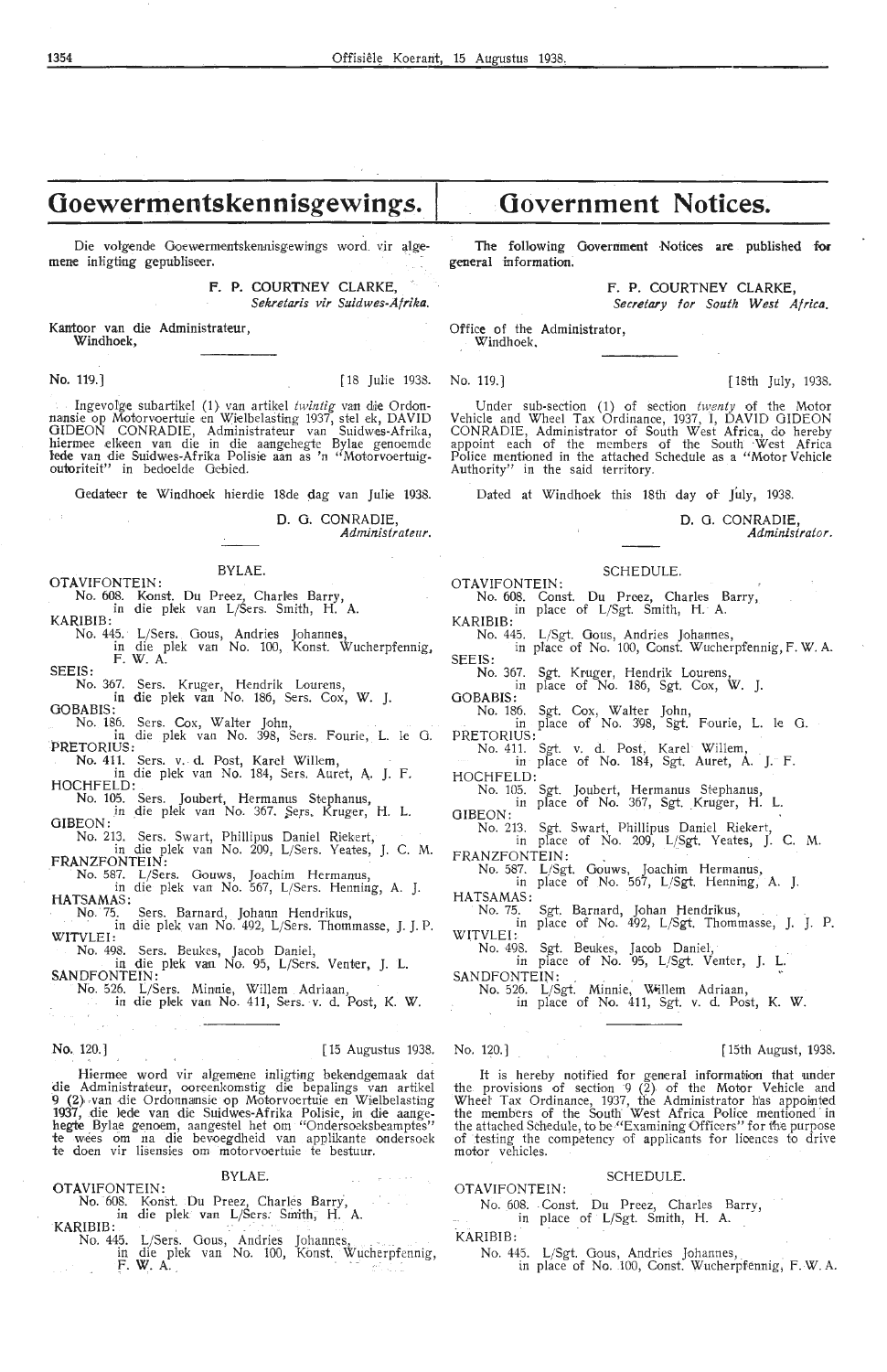SEEIS:

- No. 367. Sers. Kruger, Hendrik Lourens, in die plek van No. 186, Sers. Cox, W. J. GOBABIS:
- No. 186. Sers. Cox, Walter John,<br>
1988: In die plek van No. 398, Sers. Fourie, L. le G. PRETORIUS:
- No. 411. Sers. v. d. Post, Karel Willem, in die plek van No. 184, Sers. Aure<u>t,</u> A. J. F.
- HOCHFELD:<br>No. 105. Sers. No. 105. Sers. Joubert, Hermanus Stephanus, in die plek van No. 367, Sers. Kruger, H. L.

 $GIBEON:$   $No. 213.$ No. 213. Sers. Swart, Phillipus Daniel Riekert,

in die plek van No. 209, L/Sers. Yeates, J. C. M.

Aandag word gevestig op Unie Goewermentskennisgewing No. 1256 van 29 Julie 1938 in die Unie Staatskoerant No.2549<br>van 29 Julie 1938 gepubliseer met betrekking tot die aan-<br>stelling van CYRIL MEAD HAMILTON as Koopvaardymeester te Walvisbaai met ingang vanaf 17 Januarie 1938.

No. 122.) [ 15 Augustus 1938. No. 122.] [ 15th August, 1938.

Dit word hiermee vir algemene inligting bekendgemaak dat dit die Administrateur behaag het om sy goedkeuning<br>te heg aan die onderstaande regulasie gemaak deur die Windhoek Munisipale Raad ingevolge die bepalings van subartikel (2) van artikel *een honderd en drie-en-sewentig* gelees met artikel *een honderd nege-en-vyftig* van die Munisipale Ordonnansie 1935 (Ordonnansie No. 24 van 1935), synde 'n wysiging<br>van die regulasies gepubliseer onder Goewermentskennisgewing No. 152 van 14 Oktober 1925, soos gewysig deur Goewermentskennisgewing No. 4 van 2 Januarie 1930, Ooewermentskennisgewing No. 97 van 18 Augustus 1931, Ooewermentskennisgewing No. 171 van 23 September 1932, •en Goewermentskennisgewing No. 141 van 16 September 1935, en l:e word gelees as deel van die genoemde regulasie.

#### MUNISIPALITEIT VAN WINDHOEK.

#### WYSIGINO VAN REOULASIES BETREFFENDE DIE LEWERINO VAN WATER.

62. Bylae "B" word hiermee gewysig deur skrapping in Item (1) daarvan van die syfer "7" en die vervanging daarvan deur die syfer "8", en die skrapping in Item (2) daarvan van die syfer "8" en die vervainging daarvan deur die syfer "7".

#### No. 123.) [ 15 Augustus 1938. No. 123.] [ 15th August, 1938.

Dit het die Administrateur behaag om die aanstelling van Mnr. CORNELIS BRINK as 'n Registrasiebeampte, vir die doel om die magte uit te oefen en die pligte te vervul wat<br>aan Registrasiebeamptes aangewys is ingevolge die regulasies onder die bepalings van "De Naturellen (Stedelike . Gebieden) Proklamatie, 1924" (No. 34 van 1924), opgetrek ten opsigte<br>van die geproklameerde gebied van Omaruru, soos gepubli-<br>seer in Goewermentskennisgewing No. 122 gedagteken die 10de dag van Junie 1932, goed te keur.

No. 124.) [12 Augustus 1938. No. 124.] (12th August, 1938.

NADEMAAL deur Goewermentskennisgewing No. 14 van 1938 die invoer van beeste, skape, bokke en varke uit Groot Brittanje en Ierland in Suidwes-Afrika verbied is;

EN NADEMAAL sodanige verbod nie meer nodig is nie; SO IS DIT dat ek, DAVID GIDEON CONRADIE, Administrateur van Suidwes-Afrika, ingevolge en kragtens die bevoegdhede my verleen deur artikel *vier* van die "Veeziekten Proklamatie" (Proklamasie No. 28 van 1920), hiermee verklaar dat die genoemde Goewermentskennisgewing No. 14 van 1938, vanaf die datum van die bekendmaking hiervan, herroep is in soverre dit betrekking het op Groot Brittanje en Ierland.

Gedateer te Windhoek hierdie 12de dag van Augustus 1938.

**D.** 0. **CONRADIE,** 

*Administrateur.* 

- SEEIS: No. 367. Sgt. Kruger, Hendrik Lourens, in place of No. 186, Sgt. Gox, W. J.
- OOBABIS:
- No. 186. Sgt. Cox, Walter John,<br>\_\_\_\_\_\_in\_place of No. 398, Sgt. Fourie, L. le G. PRETORIUS:
- No. 411. Sgt. v. d, Post, Karel Willem, in place of No. 184, Sgt. Auret, A. J. F.<br>HOCHFELD:
- No. 105, Sgt. Joubert, Hermanus Stephanus,<br>\_\_\_\_\_\_in place of No. 367, Sgt. Kruger, H. L.
- GIBEON: No. 213. No. 213. Sgt. Swart, Phillipus Daniel Riekert,<br>in place of No. 209, L/Sgt. Yeates, J. C. M.

No. 121.] [15 Augustus 1938. No. 121.) [ 15th August, 1938.

Attention is invited to Union Government Notice No. 1256 of the 29th July, 1938, published in the Union Government Gazette No. 2549 of the 29th July, 1938, relative to the appointment of CYRIL MEAD HAMILTON as Shipping Master at Walvis Bay with effect from the 17th January, 1938.

It is hereby notified for general information that the Administrator has been pleased to approve of the following regulation made by the Windhoek Municipal Council under<br>the provisions of sub-section (2) of section *one hundred and seventy-three* read with section *one hundred and fifty-nine* of the Municipal Ordinance, 1935 (Ordinance No. 24 of

1935), being an amendment of the regulations published under Government Notice No. 152 of the 14th October, 1925, as amended by Government Notice No. 4 of the 2nd January, 1930, Government Notioe No. 97 of the 18th August, 1931, Government Notice No. 171 of the 23rd September, 1932, and Govemment Notioe No. 141 of the 16th September, 1935, and to be read as part of the said regulations.

#### MUNICIPALITY OF WINDHOEK.

#### AMENDMENT OF WATER SUPPLY REGULATIONS.

62. Schedule "B" is hereby amended by the deletion in Item  $(1)$  thereof of the figure  $i'7''$  and the substitution therefor of the figure "8" and the deletion in Item (2) thereof of the figure "6" and the substitution therefor of the figure "7".

The Administrator has been pleased to approve of the appointment of Mr. CORNELIS BRINK as a Registering Officer, for the purpose of exercising the powers and performing the duties assigned to Registering Officers by the regulations framed under the provisions of the Natives (Urban Areas) Proclamation, 1924 (No. 34 of 1924), in respect of the proclaimed area of Omaruru as published under Government Notice No. 122 dated the 10th day of June, 1932.

WHEREAS by Government Notice No. 14 of 1938 the introduction of cattle, sheep, goats and pigs from Great Britain and Ireland into South West Africa was prohibited;

AND WHEREAS such prohibition is no longer necessary;

NOW THEREFORE,, under and by virtue of the powers in me vested by section *four* of the Diseases of Stock Proclamation (Proclamation No. 28 of 1920), I, DAVID GIDEON CONRADIE, Administrator of South West. Africa, hereby de• clare that as from the date of publication hereof the aforesaid Government Notice No. 14 of 1938 is repealed in so far<br>as it relates to Great Britain and Ireland.

Dated at Windhoek, this 12th day of August, 1938.

**D. 0. CONRADIE, Administrator.**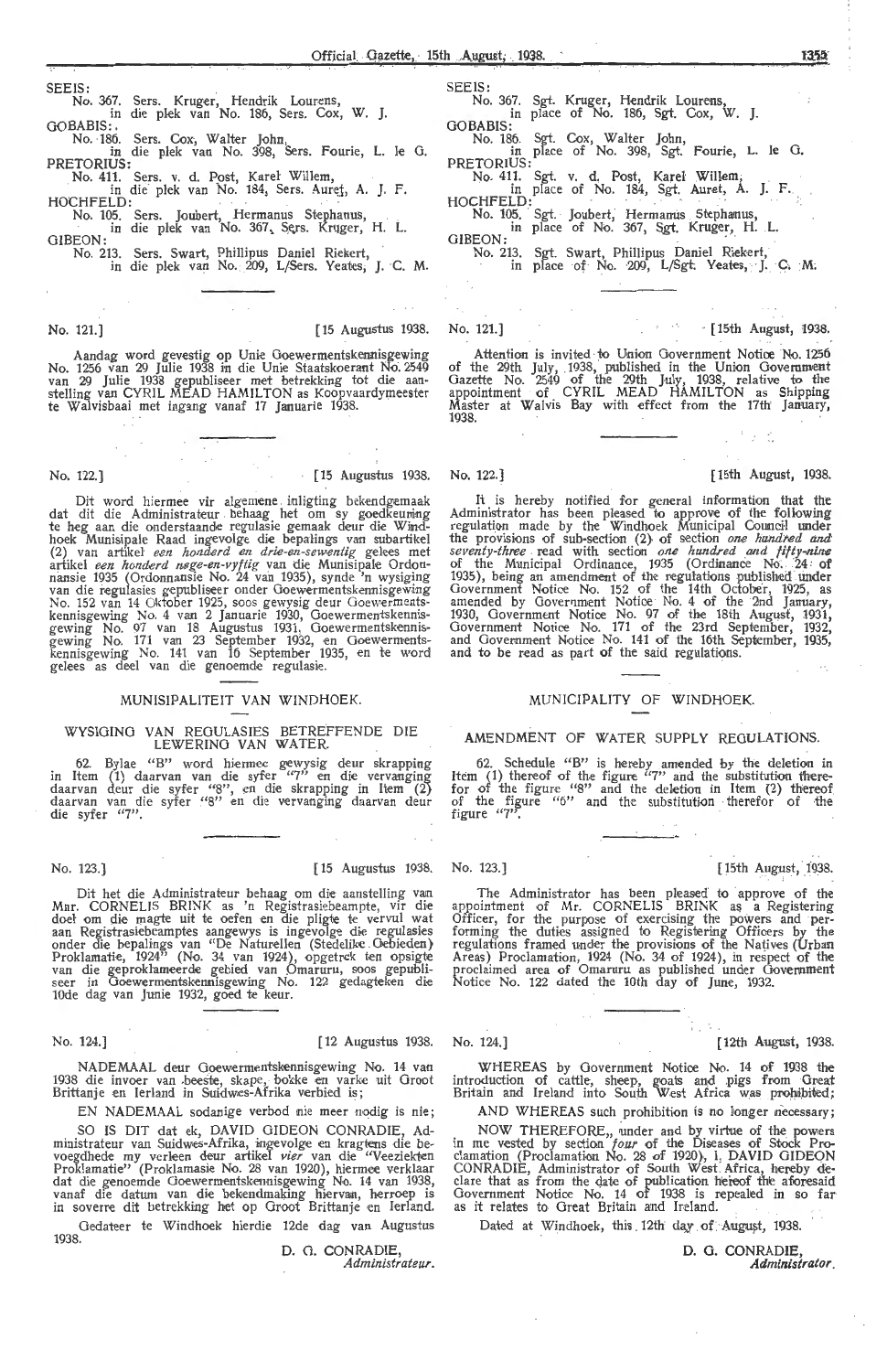# Algemene Kennisgewings. | General Notices.

(No. 48 van/of 1938.)

BANKEOPGAWE, JUNIE 1938, INGEVOLGE ARTIKEL 7 VAN PROKLAMASIE No. 29 van 1930, DIE BANKE-PROKLAMASIE 1930.

BANKS' STATEMENT, JUNE, 1938, IN TERMS OF SECTION 7 OF PROCLAMATION NO. 29 OF 1930, THE BANKS PROCLAMATION, 1930.

|                                                     | Verpligtings teenoor die Publiek in<br>Suidwes - Afrika<br>Liabilities to the Public in S.W. Africa |                                               |                                                                                                                                                                                             |                               | Kontant Geldreserwes in S.W.-Afrika<br>Cash Reserves in South West Africa |                               |                                                                                                  |                                                                                                                           | Voorskotte en                                                                              |                                             |
|-----------------------------------------------------|-----------------------------------------------------------------------------------------------------|-----------------------------------------------|---------------------------------------------------------------------------------------------------------------------------------------------------------------------------------------------|-------------------------------|---------------------------------------------------------------------------|-------------------------------|--------------------------------------------------------------------------------------------------|---------------------------------------------------------------------------------------------------------------------------|--------------------------------------------------------------------------------------------|---------------------------------------------|
| <b>BANK</b>                                         | Opvorder-<br>bare<br>Demand                                                                         | Depositos ens. / Deposits etc.<br>Tyd<br>Time | Banknote uit- <br>gereik in en<br>betaalb.in diel<br>Gebied<br>S.W.- Afrika<br>in omloop.<br>Bank notes<br>issued in and<br>payable in the<br>Territory of<br>S.W.Africa<br>in circulation. | <b>TOTAAL</b><br><b>TOTAL</b> | Gemunte<br>Goud<br>Gold Coin                                              | Pasmunt<br>Subsidiary<br>Coin | Note van die<br>Suid-<br>Afrikaanse<br>Reserwe-<br>bank.<br>South Africa<br>Reserve<br>BankNotes | Note van<br>ander Banke<br>wat in S.W.-<br>Afrika uit-<br>gereik is.<br>Notes of<br>other Banks<br>S. W. Africa<br>issue, | Diskontos in<br>Suidwes - Afrika<br>Advances and<br>Discounts in<br>Voorskotte<br>Advances | South West Africa<br>Diskontos<br>Discounts |
| The Standard Bank of South<br>Africa, Limited<br>.  | £<br>523,328                                                                                        | £<br>42,059                                   | £<br>155,069                                                                                                                                                                                | £<br>720,456                  | £<br>1,888                                                                | £<br>11,682                   | £<br>1,615                                                                                       | £<br>33,762                                                                                                               | £<br>504,136                                                                               | £<br>88,541                                 |
| Barclays Bank (Dominion,<br>Colonial and Overseas). | 379,178                                                                                             | 62,782                                        | 120,931                                                                                                                                                                                     | 562,891                       | 92                                                                        | 6,752                         | 371                                                                                              | 30,064                                                                                                                    |                                                                                            | 279,519                                     |

(No. 49 van/ of 1938.)

HANDELSMERKE. - TRADE MARKS

ONBETAALDE HERNUWINOSFOOIE. (Vir tydperk eindigende 31 Julie 1938.}

UNPAID RENEWAL FEES. (For period ending the 31st July, 1938.)

| No.      | Naam van Eienaar / Name of Proprietor. No.                                                               |             | Naam van Eienaar. / Name of Proprietor.                                       |
|----------|----------------------------------------------------------------------------------------------------------|-------------|-------------------------------------------------------------------------------|
|          | 206. W. A. Ross & Sons, Limited.<br>207. W. A. Ross & Sons, Limited.<br>211. John Dewar & Sons, Limited. | 212.<br>213 | John Dewar & Sons, Limited.<br>The United Tobacco Companies, (South) Limited. |
| $\cdots$ |                                                                                                          |             |                                                                               |

**Akteskantoor,**  Windhoek, 3 Augustus 1938,

Deeds Registry,<br>Windhoek; 3rd August, 1938.

### (No. 50 vari 1938.)

Die volgende besonderhede in verband met die registrasie **van Maatskappye word vir algemene informasie gepubliseer.** 

H. F. DOWLING,<br>*Registrateur van Maatskappye*.

**MRATSKAPPYE GEREGISTREER.** 

Registrasiekantoor vir Maatskappye, Windhoek, 3 Augustus 1938.

Windhoek, 3rd August, 1938.

Companies Registration Office,

**COMPRNIES REGISTERED** 

| No. | Naam van Maatskappy<br>Name of Company. | Adres/Address                                      | Datum van Registrasie<br>Date of Registration | Kapitaal — Capital     |
|-----|-----------------------------------------|----------------------------------------------------|-----------------------------------------------|------------------------|
| 202 | Paul Straube<br>(Proprietary) Limited   | Corner Rehoboth<br>and Schinz Streets,<br>Windhoek | 19.7.1938                                     | £ $2,000/$ --- $/$ --- |

H. F. DOWLING, Registrateur van Aktes Registrar of Deeds.

(No. 50 of 1938.}

The following particulars in regard to the registration of Companies are published for general information.

H. F. DOWLING, *Registrar of Companies*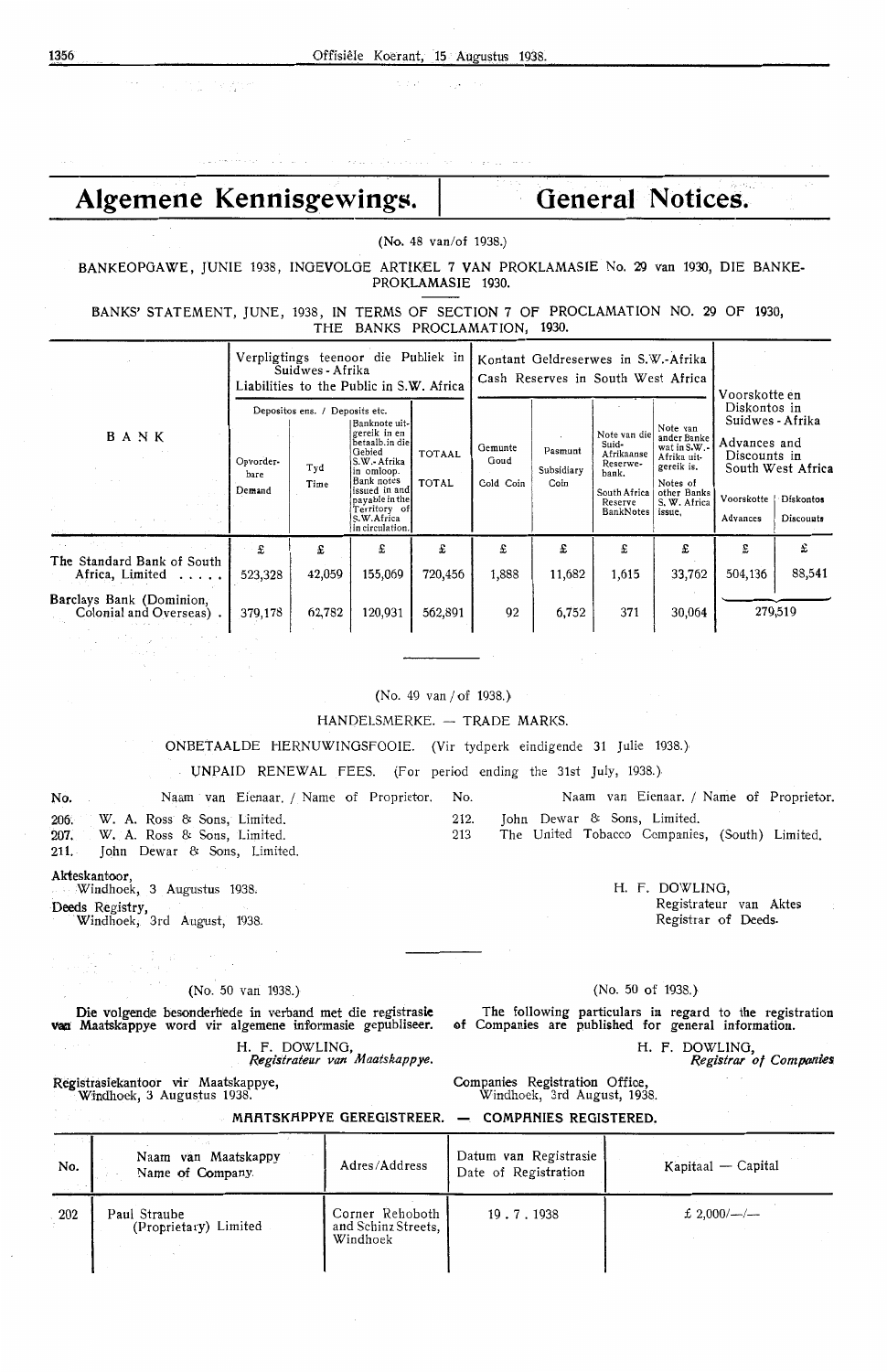#### 1357

### KENNISGEWING VAN VERMEERDERING VAN KAPITAAL. - NOTICE OF INCREASE OF CAPITAL

| No.              | Naam van Maatskappy.                                       | Adres       | Datum van Registrasie.                    | Bedrag van Vermeerdering. |
|------------------|------------------------------------------------------------|-------------|-------------------------------------------|---------------------------|
|                  | Name of Company.                                           | Address     | Date of Registration.                     | Amount of Increase.       |
| 105              | Damara Wine and Spirit Company                             | Tal Street. | 22.7.1938                                 | £ 15,000/ $-$ / $-$       |
| $\sim$ 10 $\sim$ | (Reported ry) Limited                                      | Windhoek    | and the state                             | PER MENDENT               |
|                  | the figure of the company of the company of the company of | $\sim$      |                                           |                           |
|                  |                                                            |             | the first state of the state and the pro- |                           |

# **TENDER.**

### (No. 3 van 1938.}

#### AFDELING VAN LANDE, WINDHOEK.

Kragtens die bepalings van die "Kroonlanden Proklamatie van 1920", soos gewysig, word hiermee tenders gevra vir die aankoop van die stuk goewermentsgrond, wat in die onderstaande skedule genoem is. Hierdie tenders sal by die Afdeling van Lande, Windhoek, vir 'n tydperk van een maand vanaf die datum van die publikasie van hierdie kennisgewing<br>en vir sodanige tyd daarna as die hoewe onverkoop bly, ingewag word.

Alle koste van transport (met inbegrip van kantoor-, verband- en registrasiefooie) moet deur die koper betaal word.

Daar is geen verbeterings of watervoorraad op die hoewe nie.

Die koopsom kan volgens keuse van die koper betaal word of in kontant na aanneming van die tender of een-derde in kontant en die balans in 6 halfjaarlikse paaiemente plus rentes<br>bereken teen 4% op die verminderende balans. Die kontant deel van die koopsom is aan die Hoofamptenaar, Afdeling,<br>van Lande, Windhoek, binne veertien dae vanaf die datum<br>van die mededeling, dat die tender aangeneem is, betaalbaar.

Na betaling van die kontant deel van die koopsom en na vertoning van die kwitansie vir die hereregte ten aansien van die eiendom sal 'n goewermentsgrondbrief aan die koper uitgereik word met eerste verband ten gunste van die Adenige van die paaiemente van die koopsom op die bepaalde datums te betaal, of versuim om die transportkoste met inkoop aan onmiddellike kanselering blootstel. Enige alreeds betaalde bedrae sal aan die Regering verbeur word by kansellasie van die verkoop.

Die suksesvolle tenderaar vir die hoewe moet die ver-<br>antwoordelikheid vir die betaling van enige bedrag, wat volgens enige wet, wat betrekking op omheining in Suidwes-Afrika het, betaalbaar is, en wat deur naburige eienaars ooreen-<br>komstig die voornoemde wet geëis mag word, aanvaar.

Tenders, waarin die bedrag wat tenderaars gewillig is om vir die hieronder genoemde grond te betaal vermeld is, behoort aan die Hoofamptenaar, Afdeling van Lande, Windhoek, in 'n verseëlde omslag met die opskrif "Tender vir<br>Plaas" gerig te word. Die hoogste of enige tender sal nie noodsaaklik aangeneem word nie.

| SKEDULE. |
|----------|
|----------|

|                                               | SRLDOLL.                                            |            |
|-----------------------------------------------|-----------------------------------------------------|------------|
| Geregistreerde naam<br>en nommer.             | Grootte.                                            | Insitprys. |
| Die plaas Stinkboom<br>No. 166, Keetmanshoop. | 4293<br>hektaar.                                    | £375.      |
| Windhoek                                      | N. J. WAGNER,<br>Hoofamptenaar: Afdeling van Lande. |            |

 $(N_0, 3$  of 1038.

#### LANDS BRANCH, WINDHOEK.

Tenders are hereby invited and will be received at the Lands Branch, Windhoek, for a period of one month from the date of publication of this notice and for such time there-<br>after as the holding remains unsold, for the purchase, under the provisions of the Crown Land Disposal Proclamation, 1920, as amended, of the piece of Government land, mentioned in the Schedule hereunder.

All costs of transfer (including office, bond and registration fees) are payable by the purchaser.

There are no improvements or water supply on the land.

The purchase price may, at the option of the purchaser either be paid in cash on acceptance of tender or one-third in cash and the balance in 6 half-yearly instalments plus interest calculated at  $4\frac{9}{0}$  on the reducing balance, the cash portion being payable to the Senior Offioer, Lands Branch, Windhoek, within fourteen days from the date of notification of acceptance of tender.

On payment of the cash portion of the purchase price, and on production of the Transfer Duty receipt in respect of the property a Government Grant will be issued to the purchaser together with a first bond in favour of the Administration for the balance of the purchase price. Failure to pay, any one of the instalments of purchase prioe on the due dates or failure to pay the costs of transfer including transfer duty, within one month from the date on which payment thereof is demanded will render the sale liable to immediate cancellation. On cancellation of sale all payments already made will be forfeited to the Oovernment.

The successful tenderer for the holding shall accept liability I are successful tenderer for the holding shall accept hability<br>under any law relating to fencing in South West Africa, for<br>any amount which may be claimed by adjoining owners in terms of the said law.

Tenders setting forth the amount tenderers are prepared to pay for the land mentioned hereunder should be addressed to the Senior Officer, Lands Branch, Windhoek, in a sealed envelope marked "Tender for Farm". The highest or any, tender will not necessarily be accepted.

SCHEDULE.

| Registered name and<br>number.               | Area.             | Upset price. |
|----------------------------------------------|-------------------|--------------|
| The farm Stinkboom<br>No. 166, Keetmanshoop. | 4293<br>hectares. | £375         |

N. J. WAGNER, Senior Officer: Lands. Branch.

Windhoek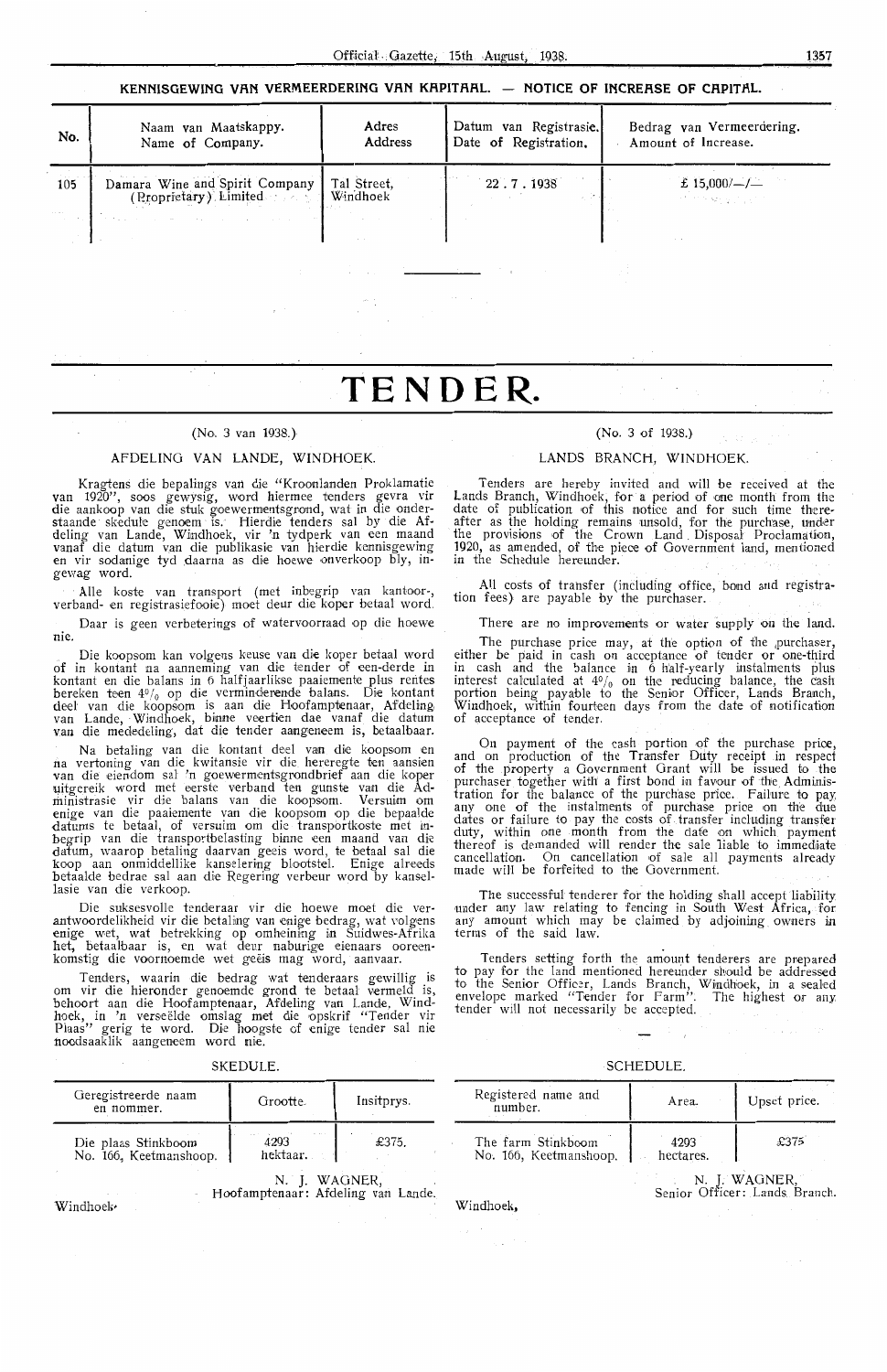# Advertensies.

### ADVERTEER IN DIE *OFFISIELE KOER.ANT* **VAN**  SUIDWES-AFRIKA.

1. Die *Offisiële Koerant* sai op die 1ste en 15de van elke maand verskyn; ingeval een van hierdie dae op 'n Sondag op Publieke Feesdag val, dan verskyn die *Offisiële*<br>*Koerant* op die eersvolgende werkdag.

. 2. Advertensies wat in die. *Oftisiele Koerant* geplaas moet word moet in die taal waarin hulle sal verskyn ingehandig word aan die kantoor van die Sekretaris vir Suidwes-Afrika (Kamer 4, Regerings-Geboue, Windhoek) nie later **as** 4.30 n.rn. op die neende dag voor dte datum van ver- skyning van die *Offisiiile Koeran.t* waarLn die advertensies moet geplaas word nie.

3. Advertensies word in die *Oftisiiile Koerant* geplaas agter die offisiele gedeelte, of in 'n ekstra blad van die *Koerant,* soos. die Sekretaris mag goedvind.

4. Advertensies word in die *Offisiële Koerant* gepubli-<br>seer in die Engelse, Afrikaanse en Duitse tale; die nodige<br>vertalinge moet deur die adverteerder of sy agent gelewer word. Dit moet onthou word dat die Duitse teks van die *Offisiële Koerant* slegs 'n vertaling is, en nie die geoutoriseerde uitgawe is nie.

5. Slegs wetsadvertensies word aangeneem vir publikasie in die Offisiiile *Koerant,* en hulle is onderworpe aan die goedkeuring van die Sekretaris vir Suidwes-Afrika, wat die aanneming of verdere publikasie van 'n advertensie mag<br>weier.

6. Advertensies moet sover as moontlik op die masjien geskryf wees. Die manuskrip van advertensies moet slegs op een kant van die papier geskryf word, en alle name moet duidelik wees; ingeval 'n naam ingevolge onduidelike handskrif foutief gedruk word, dan kan die advertensies slegs dan weer gedruk word as die koste van 'n nuwe opneming betaal word. ·

7. Die jaarlikse intekengeld vir die *Offisiele Koerant*  is 20/-, posvry in hierdie Gebied en die Unie van Suid-Afrika, verkrygbaar van die here John Meinert, Bpk., Posbus 56, Windhoek. Posgeld moet vooruit betaal word. deur 0orseese intekenaars. Enkele eksemplare van die *Offisiële Koerant* is<br>verkrygbaar òf van die here John Meinert, Bpk., Posbus 56,<br>Windhoek, òf van die Sekretaris vir Suidwes-Afrika, teen die prys van 1/- per eksemplaar.

8. Die koste vir die opname van advertensies, behalwe die kennisgewings, wat in die volgende paragraaf genoem is, is teen die tarief van 7/6 per duim enkel kolom, en 15/- per duim dubbel kolom, herhalings teen half prys. (Gedeeltes van 'n duim moet as 'n volie duim bereken word.)

,9. Kennisgewings aan krediteure en debiteure in die boedels van oorlede persone, en kennisgewings van eksekuteurs betreffende likwidasie-rekenings, wat vir inspeksie lê, word in skedule-vorm gepubliseer teen 12/- per boedel.

10. Geen advertensie sal geplaas word nie, tensy die koste vooruit betaal is. Tjeks, wissels, pos- of geldorders moet betaalbaar gemaak word aan die Sekretaris vir Suidwes-Afrika.

## LOST NOTARIAL DEED OF KINDERBEWYS NO. 222/1923

NOTICE is hereby given that we intend to apply for the issue of a certified copy of Notarial· Deed of Kinderbewys No. 222/ 1923 dated the 17th day of July, 1923, and registered on the 10th August, 1923, passed by Erhard Zander in favour of the Master of the High Court of South West Africa for the sum of Sixty-eight Pounds Five Shillings  $(E68.5.0)$ .

And all persons having objection to the issue of such copy are hereby requested to lodge the same in writing with the Registrar of Deeds at Windhoek within five weeks from the last publication of this Notice.

Dated at Windhoek, this the 2nd day of August, 1938.

JUSTIZRAT DR. ALBERT STARK,<br>P.O. Box 37, Attorney for Applicant.

Kaiser Street, WINDHOEK. **Advertisements.** 

#### ADVERTISING IN THE *OFFICIAL GAZETTE .* OP. SOUTH WEST AFRICA.

. 1. The *Official Gazette* will be published on the 1st and 15th day of each month; in the event of either of those days falling on a Sunday or Public Holiday, the *Gazette* will be published on the next succ<del>ee</del>ding working day.

2. Advertisements for insertion in the *Gazette* must be delivered at the office of the Secretary for South West **Africa**  (Room 4, Government Buildings, Windhoek} in the languages in which they are to be published, not later than 4.30 p.m. on the *ninth* day before the date of publication of the *Gazette* in which they are to be inserted.

3. Advertisements will be inserted in the *Gazette* after the official matter or in a supplement to the *Gazette* **at**  the discretion of the Secretary.

4. Advertisements will be published in the *Official Gazette* in the English, Dutch or German languages; the necessary translations must be furnished by the advertiser or his agent. It should be borne in mind however, that the Oerman version of the *Gazette* is a translation only and not the authorised issue.

5. Only legal advertisements are acoepted for publication in the Official *Gazette,* and are subject to the approval of the Secretary for South West Africa, who can refuse to accept or decline further publication of any advertisement.

6. Advertisements should as far as possible be type-<br>written. Manuscript of advertisements should be written on<br>one side of the paper only, and all proper names plainly inscribed; in the event of any name being incorrectly printed as a result of indistinct writing, the advertisement can only be republished on payment of the cost of another insertion.

7. The Subscription for the Official Gazette is 20/- per annum, post free in this Territory and the Union of South **Africa** obtainable from Messrs. John Meinert Ltd., Box 56, Windhoek. Postage must be prepaid by Overseas subscribers. Single copies of the *Gazette* may be obtained either from Messrs. John Meinert Ltd., Box 56, Windhoek, or from the Secretary for South W.est Africa at the price of **1/-** per copy.

The charge for the insertion of advertisements other than the notices mentioned in the succeeding paragraph is at the rate of 7/6 per inch single column and 15/- per inch double column, repeats half price. (Fractions of an inch to be reckoned an inch.)

9. Notices to Creditors and Debtors in the estates **of**  deceased persons and notices of executors concerning liquida• tion accounts lying for inspection, are published in schedule form at 12/- per estate.

10. No advertisement will be inserted unless the charge is prepaid. Cheques, drafts, postal orders or money orders must be made payable to the Secretary for South West **Africa.** 

#### NOTICE

is hereby given that  $14$  days after publication of this notice application will be made to the Licensing Court for **the**  District of Karibib, for the transfer of the Butcher Licence of Eduard Heilig, Erf No. 4, Karibib, to Ernst Kuehne, Karibib.

#### NOTICE OF TRANSFER OF BUSINESS.

Take notice that it is my intention to sell and transfer the businesses of Aerated or Mineral Water Dealer and Tobacco Dealer at present carried on by me on Erf No. 24, 3rd Avenue, Mariental', District Oibeon, to KARL MOELICH, and that upon the expiration of fourteen (14) days after the<br>last publication of this notice, application will be made to the Magistrate of the District of Oibeon at Mariental, for the issue of the necessary Licences.

HANS SANDBERG,

c/o W. 0. Kirsten, Attorney, MARIENTAL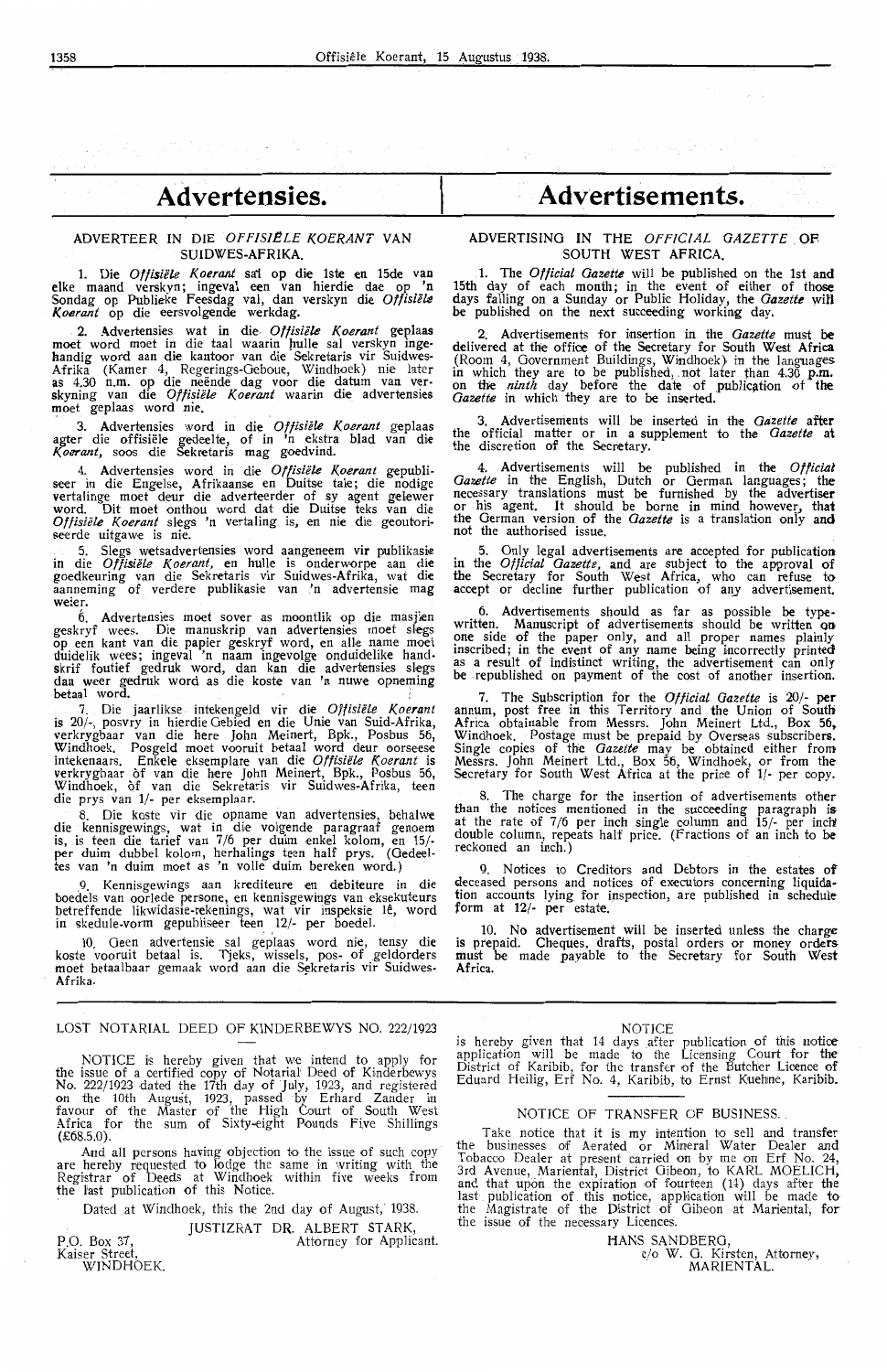Die onderstaande aansoeke om motortransportsertifikate word 'kragtens 'sub-artikel 1 van artikel 13 van die Motortransportwet, en sub-artikel 2 van regulasie 2 gepubliseer.

Skriftelike vertoe (in duplikaat) tot ondersteuning of bestryding van hierdie aansoeke moet binne tien dae vanaf die<br>datum van hierdie publikasie aan die Raad of betrokke plaaslike raad gerig word.

## MOTORTRANSPORT, SUIDWES-AFRIKA. - MOTOR CARRIER TRANSPORTATION, S.W. AFRICA.

The undermentioned applications for motor carrier certificates are published in terms of sub-section 1 of section 13 of the Motor Carrier Transportation Act, and sub-section **.(2)**  of regulation 2.

Written representations (in duplicate) in suppbrt of, **or**  in opposition to, such applications must be made to the . Board or local board concerned within · ten days from the date of this publication.

| No. van<br>aansoek.                                                               | Naam van applikant.                                        | Aard van voorgestelde<br>motortransport en getal<br>voertuie.                   | Plekke waartussen en roetes waaroor, of<br>die gebied waarin die voorgestelde motor-<br>transport gedryf sal word.                                                                                                                                                                                                                                                                                                                                |
|-----------------------------------------------------------------------------------|------------------------------------------------------------|---------------------------------------------------------------------------------|---------------------------------------------------------------------------------------------------------------------------------------------------------------------------------------------------------------------------------------------------------------------------------------------------------------------------------------------------------------------------------------------------------------------------------------------------|
| No. of<br>application.                                                            | Name of applicant.                                         | Nature of proposed motor<br>carrier transportation and<br>number of vehicles.   | Points between and routes over, or area<br>within which the proposed motor carrier<br>transportation is to be effected.                                                                                                                                                                                                                                                                                                                           |
| Plaaslike Padvervoerraad, Windhoek.<br>Local Road Transportation Board, Windhoek. |                                                            |                                                                                 |                                                                                                                                                                                                                                                                                                                                                                                                                                                   |
|                                                                                   | A. 38/44.   P. R. J. van Rensburg,<br>Vergelegen, Gobabis. | Passasiers en goedere.<br>Een lorrie.<br>Passengers and goods.<br>One lorry.    | Gobabis na/to Elandsdraai, Makam Nord<br>oor/via Makam, Mullers-farm, Zachas,<br>Tygerpoort, Poortjie, Rooibandfontein,<br>Valerie, Usagai, Bitterwater, 375, 374,<br>373, 372, 371, 370, 369, 361, Houmoed,<br>364, 344, 345, Gobabis.                                                                                                                                                                                                           |
| A. 38/53.                                                                         | A. Fassbender,<br>Box 12, Gobabis.                         | Passasiers en goedere.<br>Een lorrie.<br>Passengers and goods.<br>One lorry.    | Gobabis, Elandsdraaai, Guikus Duene, Makam<br>Nord, Makam, plase/farms Nos. 479,<br>369, 370, 371, 372, 373, 374, 375, 376,<br>Usagai, 366, 365, 364, 363, 362, Schwarz-<br>wald, Erna, 346, 347, 291, Valerie, Rooi-<br>bandfontein, Poortje, Tygerpoort, Zachas,<br>Makam, Gobabis.                                                                                                                                                             |
| A. 38/60.                                                                         | E. G. E. K. von Grumbkow,<br>Box 25, Otiiwarongo.          | Passasiers en goedere.<br>Een lorrie.<br>Passengers and goods.<br>One lorry.    | Naidaus, Klein Huis, Belvedere, Goedbegin,<br>Brandenburg, Homestead, Grosvenor,<br>Eastbourne, Drukwerk, Nevada, Cleve-<br>land, Otjiwarongo.                                                                                                                                                                                                                                                                                                    |
|                                                                                   |                                                            | Passasiers en goedere.<br>Een lorrie.<br>Passengers and goods.<br>One lorry.    | (2) Naidaus, Belvedere, Brandenburg, Mar-<br>burg, Dornwald, Okongima, Otjikango.                                                                                                                                                                                                                                                                                                                                                                 |
| A. 38/62.                                                                         | Rudiger Graf zu Bentheim,<br>Otiiwarongo.                  | Passasiers en goedere.<br>Een lorrie.<br>Passengers and goods.<br>One lorry.    | Hohenfels, Okateitei, Selborne, Mon Desir,<br>dieselfde pad terug, dan/the same route<br>back, then Graslaagte, Tweekopjes,<br>Pinnacles, Otjiwarongo, Pinnacles, Twee-<br>kopjes, Klipkop, Ohakaua, Ohakaua Ost,<br>Selborne, Mon Desir,<br>Okateitei,<br>Hohenfels.                                                                                                                                                                             |
| A. 38/63.                                                                         | J. M. B. Laubscher,<br>Box 23, Okahandja.                  | Passasiers en goedere.<br>Een lorrie.<br>Passengers and goods.<br>One lorry.    | Uitbreiding van roete om plaas Okatjuru<br>in te sluit. / Extension of route to in-<br>clude Okatjuru.                                                                                                                                                                                                                                                                                                                                            |
| A. 38/65.                                                                         | S.A.S. & Hawens,<br>S.A.R. & Harbours,<br>Windhoek.        | Passasiers en goedere.<br>Ses lorries.<br>Passengers and goods.<br>Six lorries. | Rheinpfalz $na/to$ Beenbreek.                                                                                                                                                                                                                                                                                                                                                                                                                     |
| A. 38/67.                                                                         | L. Pieters, Usakos.                                        | Passasiers en goedere.<br>Een lorrie.<br>Passengers and goods.<br>One lorry.    | Usakos na/to Goabeb en/and Usakos na/<br>to Pieters Hill Mine, Erongoberge/<br>Mountains.<br>$\sim 10^{11}$<br>19 - Dutho Indricas, sonson                                                                                                                                                                                                                                                                                                        |
| A. 38/68.                                                                         | F. C. T. B. von Flotow,<br>Otjosongombe, Otjiwarongo.      | Passasiers en goedere.<br>Een lorrie.<br>Passengers and goods.<br>One lorry.    | Okamiparara na/to Okarara oor/via<br>Onjoka, Hochland, Otjosongombe, Water-<br>berg, Gr. Hamakari, KI. Hamakari,<br>Ombujomatemba, Otjikaru, Okawaka,<br>Okosongomingo, Ozondjache, Vaalbos,<br>Otiiwarongo.                                                                                                                                                                                                                                      |
| A. 38/70.                                                                         | P. A. J. Brand (Jnr.), Gobabis.                            | Passasiers en goedere.<br>Een lorrie.<br>Passengers and goods.<br>One lorry.    | Gobabis, Masis, Elandsdraai, Makam Nord,<br>Makam, Tsjaka, Gemsbokpan, Similikie,<br>Plase/Farms Nos. 370, 371, 372, Samen-<br>koms (Houmoed skool/school), 360,<br>Tutabis, Nuba, Goreb, Platneus, Bitter-<br>water (Nui-Sie), Usagai, Uithou, De<br>Hoop, Valerie, Rooibandfontein, Erna<br>(Hener), Schwarzwald, Poortje, Tyger-<br>poort, Oas, Michau, Zachas, Gaus, en<br>terug na / and back to Makam Nord,<br>Makam, Voortrekker, Gobabis. |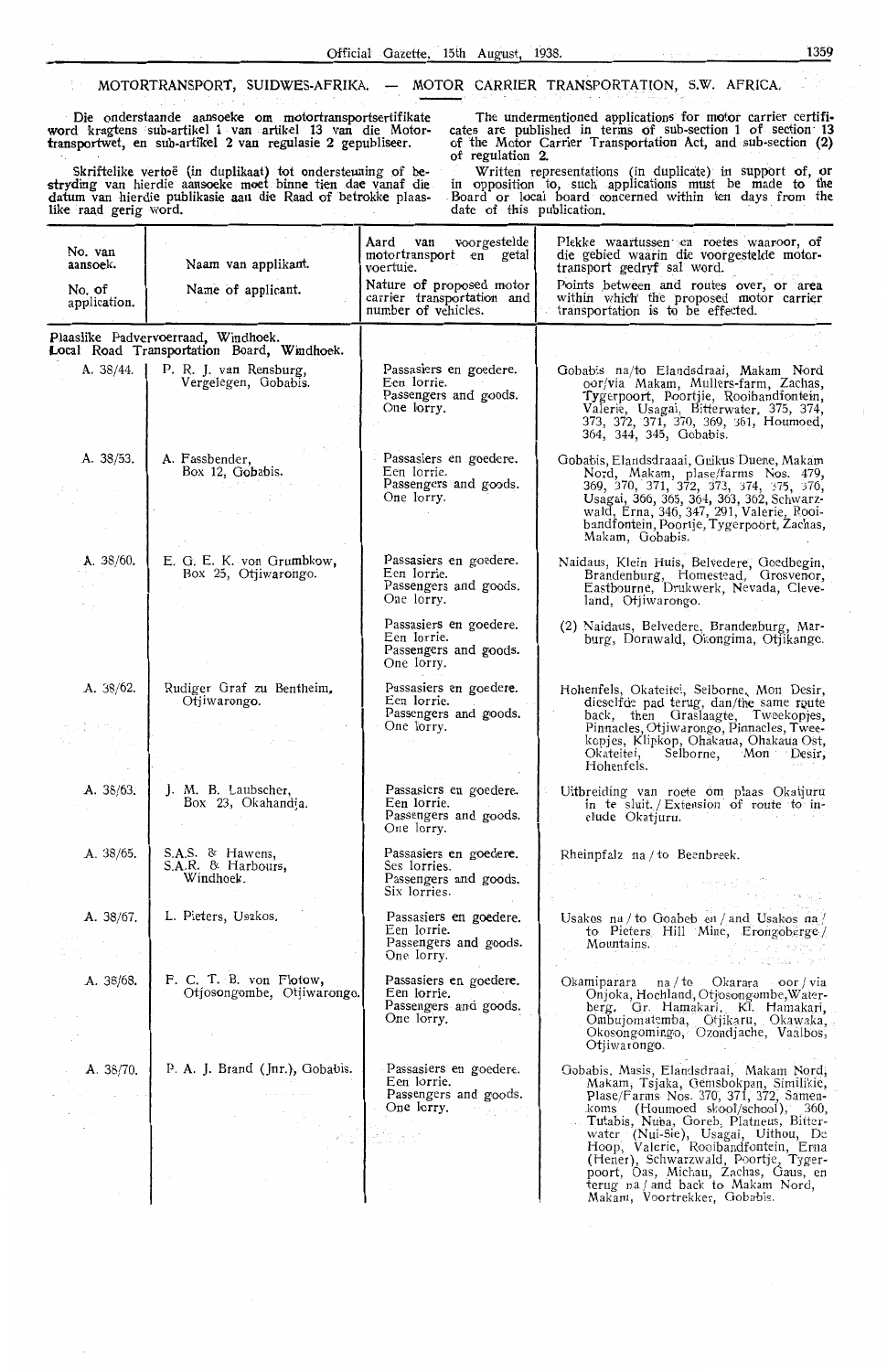KENNISGEWINGS VAN KURATORS EN BOEDELBE REDDERAARS. Ingevolge artikel *vier-en-sestig*, onderartikel (3), artikel *sewentig* en artikel *neen-en-dertig,* onderartikel (2) van die lnsolv;ensie-Ordonnansie 1928.

Kennis word hiermee gegee dat die persone ver meld in die aangehegte Bylae as kurators of boedelberedderaars, soos die geval mag wees, van die daarin as gesekwestreer of afgestaan vermelde boedels aangestel is;<br>en dat persone, wat geld aan die boedels skuld hul skulde by die aangegewe adresse binne die tydperke vermeld in die Bylae moet betaal.

Verder . dat 'n byeenkoms van skuldeisers (dus die twede byeenkoms in diegene van die boedels wat gesekwestreer is) met betrekking tot vermelde boedels op die datums, tye en plekke vermeld in die Bylae gehou sal word · vir , die bewys van aansprake teen die boedel, die ontvangs. van\_ die verslag van die kurator of die· boedelberedderaar omtrent die aangeleenthede en toestand van die boedel, asook vir die verstrekking van instruksies **aan** die kurator of boedelberedderaar betreffende die ver koop of opvordering van enige gedeelte van die boedel of betreffende enige aangeleentheid in verband met die beheer daarvan. .

In Windhoek · word die byeenkomste voor die Meester gehou en op ander plekke voor die Magistraat.

NOTICES OF TRUSTEES AND ASSIGNEES, Pursuant to. Section *sixty-four,* Sub-section (3), Section *seventy* and Section *thirty-nine,* Sub-section (2), of the Insolvency Ordinance, 1928.

Notice is hereby given that the persons mentioned in the subjoined Schedule have been appointed Trustees or<br>Assignees, as the case may be, of the Estates therein mentioned as having been sequestrated or assigned, that thei &re therein set forth; and that the persons indebted to the Estates are required to pay their debts at the said addresses within the periods mentioned in the Schedule.

Further, that a meeting of creditors (being the second meeting in such of the said Estates as are under sequestration; will be held in the said Estates on the dates and at the times and places mentioned in the Schedule, for the proof of claims<br>against the Estate, for the purpose of receiving the Trustee's or Assignee's report as to the aff Estate, and of giving the Trustee or Assignee directions concerning the sale or recovery of any part of the Estate, or<br>'concerning any matter relating to the administration thereof.

Meetings in Windhoek will be held before the Master; elsewhere they will be held before the Magistrate.

Form. No. 3. / *Form. No.* 3. BYLAE.-SCHEDULE.

| No. van<br>Boedel<br>No. of<br>Estate | Naam en beskry- afgestaan<br>wing van Boedel of gesek-<br>Name and Descrip-Whether<br>tion of Estate | lOf Boedel<br>lwestreer is<br>Assigned or<br> Sequestrated | Naam van Ku-<br>rator of Boedel-<br>beredderaar<br>Name of<br>Trustee or<br>Assignee | Volledige adres<br>van Kurator of<br>Boedel -<br>beredderaar<br>Full Address<br>of Trustee or<br>Assignee | Dag<br>Day | Dag, Datum- en Uur van<br>Byeenkoms<br>Day, Date and Hour of<br>Meeting<br>Datum<br>Date | Uur<br>Hour | Plek van<br>Byeenkoms<br>Place of<br>Meeting | Tyd binne<br>welke skuld<br>betaal moet<br>word<br>Time within<br>which debts<br>payable |
|---------------------------------------|------------------------------------------------------------------------------------------------------|------------------------------------------------------------|--------------------------------------------------------------------------------------|-----------------------------------------------------------------------------------------------------------|------------|------------------------------------------------------------------------------------------|-------------|----------------------------------------------|------------------------------------------------------------------------------------------|
| 473                                   | Thomas Gilbert<br>Birkett, trading<br>as "The Windhoek I<br>Apothecaries"                            | Sequestrated                                               | Alec Hugh<br>Miller                                                                  | Box 53.<br>Hansa Haus.<br>Windhoek                                                                        | Fridav     | 26/8/38                                                                                  | 10 a.m.     | Windhoek                                     | 30 days                                                                                  |

#### VERKIESINO **VAN** EKSEKUTEURS EN VOOODE.

Aangesien die Boedels van die persone, vermeld in die aangehegte lys, nie verteenwoordig is nie, word hier-<br>mee kennis gegee aan die nagelate eggenoot (as daar een is) erfgename, legatarisse en skuldeisers, en—in gevalle w lende boedels op die vermelde tye, datums en plekke gehou sal word vir die doel om 'n persoon of persone **te**  kies vir goedkeuring van die Meester van die Hooggeregshof van Suidwes-Afrika as geskik en bekwaam om deur hom as<br>eksekuteurs of voogde, soos die geval mag wees, aangestel te word. Byeenkomste te Windhoek word voor die Mee

**J. McI. M. COMMAILLE,** *Meester van die Hooggeregshof yan S.W.-Afrika.* 

 $\frac{1}{2}$  ,  $\frac{1}{2}$  ,  $\frac{1}{2}$ 

#### ELECTION OF EXECUTORS AND TUTORS.

The Estates of the persons mentioned in the attached schedule being unrepresented, notice is hereby given to the surviving spouse (if any), next-of-kin, legatees, and creditors, and-in cases where the meeting is convened for the election of Tutors-to the paternal and maternal relatives of the minors, and to all others whom these presents may concern, that meetings will be held in the several Estates at the times, dates, and plaoes specified for the purpose of selecting some person or persons for approval by the Master of the High Court of South West Africa as fit and proper to be by him appointed Executors or Tutors, as the case may be. Meetings at Windhoek will be held before the Master, and in pther plaoes before the Magistrate.

**J.** Mel. M. COMMAILLE, <sup>1</sup> **Master** *of* tlie *High Court of South West Africa.* 

BYLAE.-SCHEDULE.

| <b>Regisiered</b><br>Number<br>of Estate<br>Geregistr.<br>Nommer<br>van Boedel l                | Name of the Deceased<br>Surname<br>Naam van Oorledene<br>Famielienaam | Christian Name<br>Voornaam        | Occupation<br>Beroep | Date and Place<br>of Death<br>Datum en plek<br>van oorlyde | Date and Time<br>of Meeting<br>Datum en tyd<br>van byeenkoms | Place<br>of Meeting<br>Plek van<br>byeenkoms | Meeting Con-<br>vened for<br>election of<br>Byeenkoms<br>belê vir ver-<br>kiesing van |
|-------------------------------------------------------------------------------------------------|-----------------------------------------------------------------------|-----------------------------------|----------------------|------------------------------------------------------------|--------------------------------------------------------------|----------------------------------------------|---------------------------------------------------------------------------------------|
| 2149<br>计加工 医马来<br>$\mathcal{A}=\mathcal{A}+\mathcal{A}$ .<br>로마의 소리<br>distances in the season | Becker<br><b>R</b> Stern Car                                          | Margarete<br>Louisa, born<br>Smit | Housewife            | 29th Oct. 1937,<br>at Vaalgras,<br>Distr. Rehoboth         | 24thAug 1938,<br>10a.m.                                      | Windhoek                                     | Executor<br>Dative                                                                    |
|                                                                                                 | $\alpha_{\rm eff}$ and $\alpha_{\rm eff}$ are the set                 |                                   |                      |                                                            |                                                              |                                              |                                                                                       |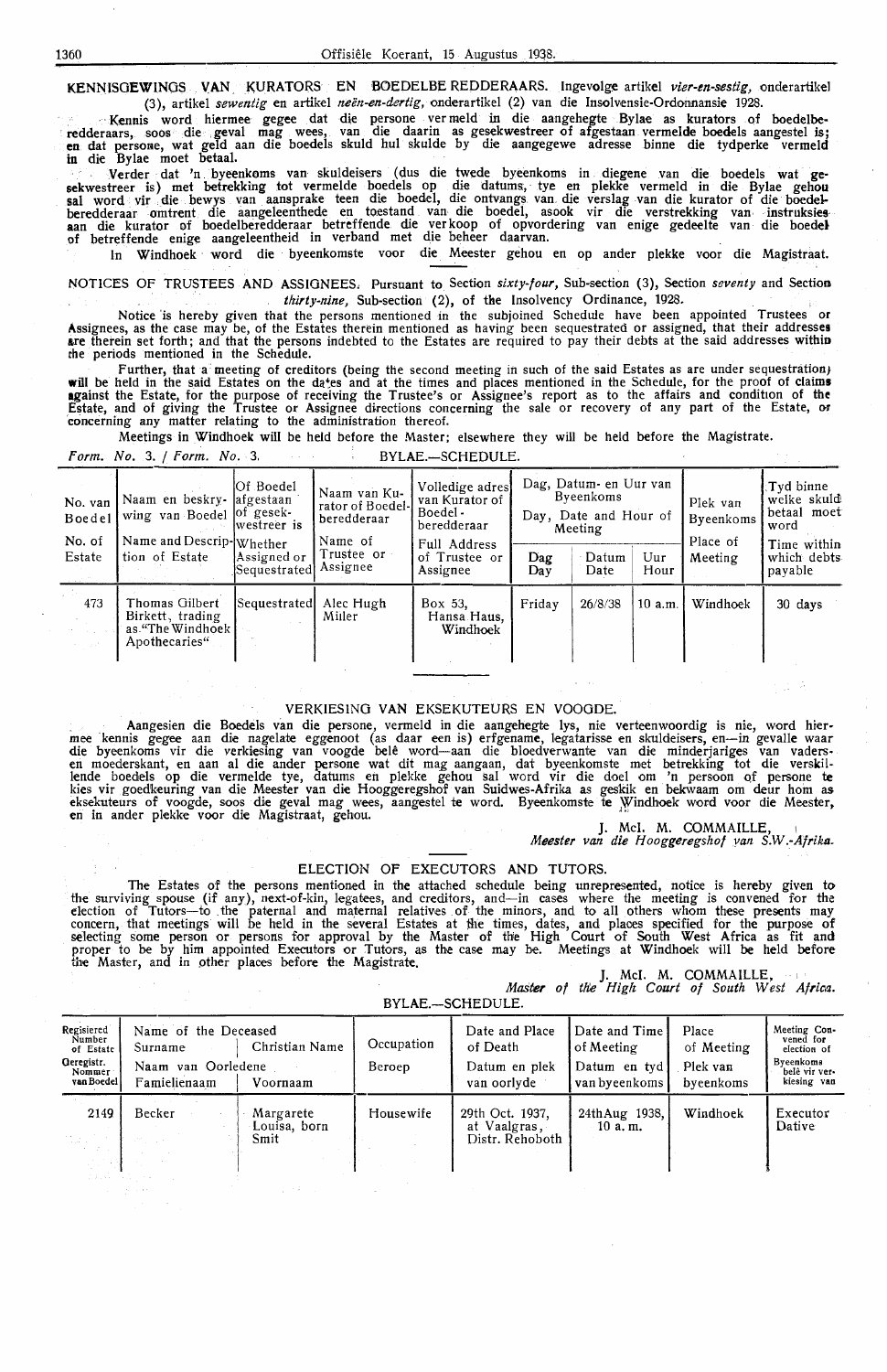KENNISGEWING AAN SKULDEISERS EN SKULDENAARS. BOEDELS VAN OORLEDE PERSONE. Artikel 46, Wet No. 24 van 1913, soos toegepas op Suidwes-Afrika.

Skuldeisers en skuldenaars in die Boedels wat vermeld is in bygaande Bylae word versoek om hul vorderings in<br>te lewer en hul skulde te betaal by die kantore van die betrokke Eksekuteurs binne die gemelde tydperke, vanaf<br>da

NOTICE TO CREDITORS AND DEBTORS. ESTATES OF DECEASED PERSONS. Section: 46, Act No. 24 of 1913, as applied to South' West Africa.

Creditors and Debtors in the Estates specified in the annexed Schedule are called upon to lodge their claims with and pay their debts to the Executors concerned within the stated periods calculated from the date of publication hereof. BYLAE/SCHEDULE.

| Boedel No.<br>Estate No. | BOEDEL VAN WYLE<br>ESTATE LATE                           | Binne 'n tydperk van<br>Within a period of | Naam en Adres van Eksekuteur of<br>gemagtigde Agent<br>Name and Address of Executor or<br>authorized Agent                                 |
|--------------------------|----------------------------------------------------------|--------------------------------------------|--------------------------------------------------------------------------------------------------------------------------------------------|
| 2223                     | Willem Skalk Kotze                                       | 21 daë                                     | I. J. Minnaar, Areams,<br>Pos Vogelweide oor Stampriet.<br>Gevolmagtigde vir Eksekutriese<br>A. P. J. Kotze                                |
| 2205                     | Frank Theodor Lindholm                                   | 21 days                                    | F. W. Lindholm, c/o F. H. Waldron,<br>Box 28, Omaruru                                                                                      |
| 2217                     | Wilhelmina Jacoba van der Westhuizen,<br>gebore de Klerk | 30 daë                                     | P. H. M. du Plessis,<br>Bus 47, Otiiwarongo                                                                                                |
| 2227                     | Eugen Adolph Altred von Broen                            | 21 days                                    | L. Zinman, Box 4, Usakos                                                                                                                   |
| 2234                     | Arthur Charles Clark                                     | 30 days                                    | Charles John Clark                                                                                                                         |
| 2240                     | Jakob Drees                                              | 21 days                                    | Fritz Schnur, Poste Restante,<br>Windhoek                                                                                                  |
| 2242                     | Jacobus Wynand Louw                                      | 30 days                                    | Jacobus Adrian Wynand Louw,<br>Executor Testamentary,<br>c/o Messrs. Lorentz & Bone,<br>Acme Buildings, Kaiser Street,<br>Windhoek, Box 85 |
| 2254                     | Paul Walther Helm                                        | $30$ days                                  | Elisa Helm, born Zwisky, Farm<br>Friedland, Gobabis, Priv. Bag                                                                             |
| 2256                     | Louise Marie Zocher, born Kern, widow                    | 30 days                                    | Charlotte Edith Henriette Blum,<br>born Zocher, Farm Blumenau,<br>P. O. Gobabis                                                            |

### LOST CERTIFICATE OF SUBSTITUTED TITLE No. 165/1922.

NOTICE is hereby given th<sup>\*\*</sup> we intend applying on behalf of KARL KIRSTEN for a certified copy of Certificate of Substituted Title No. 165/1922, registered in his favour<br>on the 3rd March, 1922, in respect of certain remaining extent<br>of the Farm DAWEB No. 43, situate in the district of Maltahohe, measuring as such 18,047 hectares, 48 ares and 71 square metres.

And all persons having objection to the issue of such copy are hereby requested to lodge the same in writing with the Registrar of Deeds at Windhoek within five weeks from the last publication of this Notice.

Dated at Windhoek, this 22nd day of July, 1938.

LORENTZ & BONE,

Applicant's Attorneys, Acme Buildings, Kaiser Street, Box 85, Windhoek.

#### NOTICE.

Application will be made to the Licensing Court for the district of Aroab at its next sitting, 7th September, 1938, for the Transfer of the General Dealers, Patent and Proprietary Medicines, and Aerated and Mineral Water Licences<br>presently held in the name of Abraham Johannes Visser in<br>respect of the premises on Portions "B" and "D" on the<br>farm "Koes" No. 1, district Aroab, to Gert Johannes premises with the aforesaid Licences attaching thereto.

ALEC E. RISSIK,

Kaiser Street, KEETMANSHOOP, 5th August, 1938. Attorney for the Parties.

## NOTICE.

Notice *is* hereby given that an application, in terms of section 16 of Ordinance No. 13 of 1935, will be made to the Licensing Court, Gobabis, 14 days after the publication hereof,<br>on behalf of Mrs. A. Schuelein, Central Hotel, Gobabis, for the transfer of the undermentioned Licences which were issued to her in respect of her Hotel business hitherto conducted by. her on Erven Nos. 3 and 4, Gobabis, to Georg Hermann  $G$ laeser: $-$ 

1. Aerated or Mineral Water Manufacturer.

2. Aerated or Mineral Water Dealer, and,

3, Tobacco (selling by retail).

### A. P. OLIVIER,

GOBABIS. Attorney for the Parties.

3rd August, 1938.

#### NOTICE

is hereby given that at th,e next sitting of the Licensing **Court**  for the District of Otjiwarongo application will be made for the transfer of the General Dealer's Licence held by AUGUST KLUSSMANN on Farm OMARASSA No. 4, in the District of Otjiwarongo, to HERMANN NEBE.

> W. 0. L. ENOLINO, Attorney for Parties.